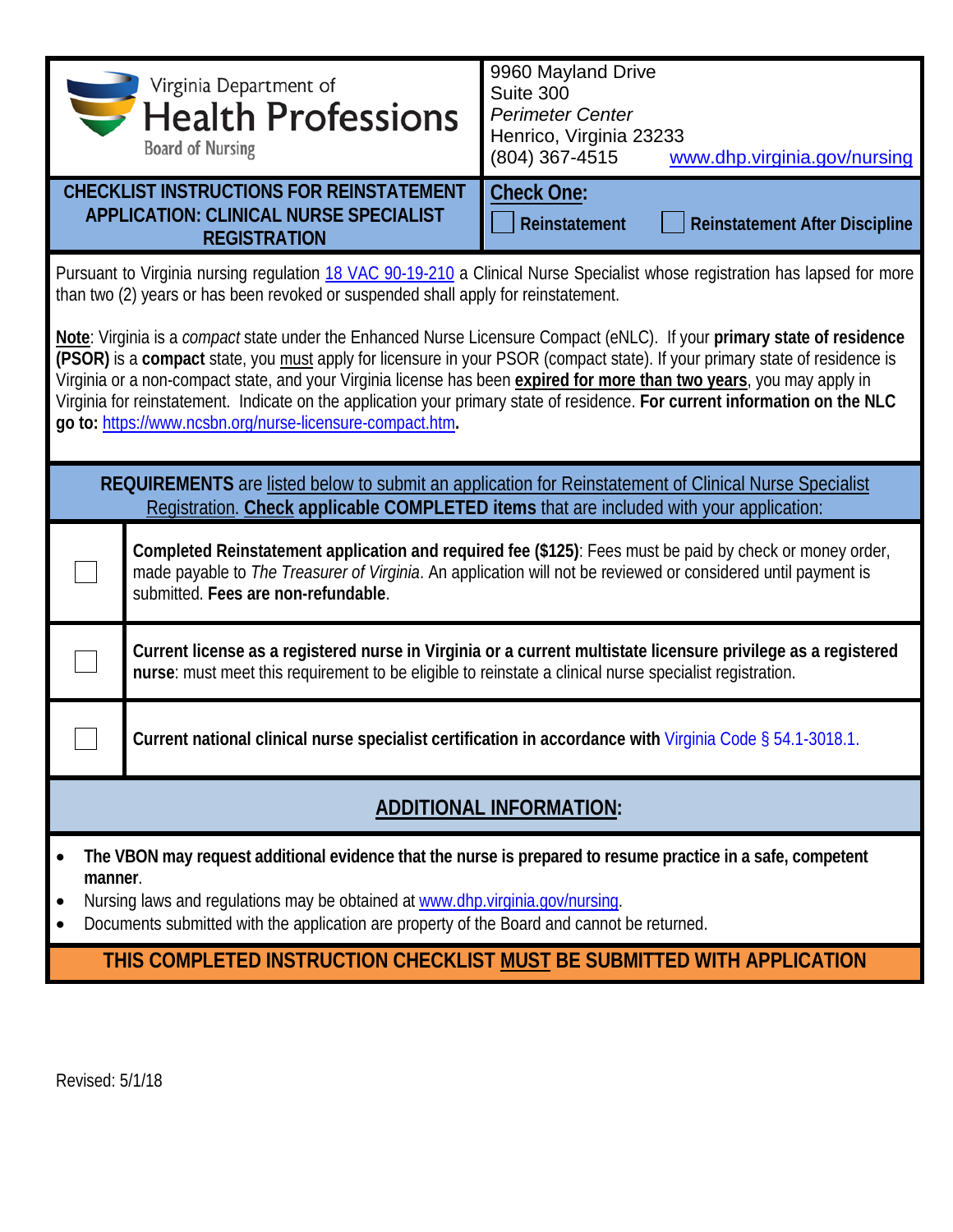|                                        | Virginia Department of<br><b>Health Professions</b><br><b>Board of Nursing</b> |            | 9960 Mayland Drive<br>Suite 300<br>Perimeter Center<br>Henrico, Virginia 23233<br>(804) 367-4515 | www.dhp.virginia.gov/nursing |
|----------------------------------------|--------------------------------------------------------------------------------|------------|--------------------------------------------------------------------------------------------------|------------------------------|
|                                        | APPLICATION - REINSTATEMENT OF CLINICAL NURSE SPECIALIST REGISTRATION          |            |                                                                                                  |                              |
| FOR OFFICE USE ONLY (FINANCE DIVISION) |                                                                                |            | FOR OFFICE USE ONLY (VBON STAFF)                                                                 |                              |
| Fee paid:<br>\$125                     | <b>Applicant ID#:</b>                                                          | Receipt #: | Approved:                                                                                        | Date:                        |

I hereby make application to reinstate my *registration* as a **Clinical Nurse Specialist** in the Commonwealth of Virginia. The following information in support of my application is submitted with a **check or money order** made payable to the *Treasurer of Virginia* **in the amount of \$125. The fees are non-refundable.**

## **Disclosure of Addresses**

Pursuant t[o Virginia Code § 54.1-2400.02](https://law.lis.virginia.gov/vacode/title54.1/chapter24/section54.1-2400.02/) addresses of licensees are made available to the public. Normally, the Address of Record is the publicly disclosed address. If you do not want your Address of Record to be made public, you may provide a second, publicly disclosable address (e.g. work or practice address). If you would like your Address of Record to be publicly available complete both sections with same address.

## **Disclosure of Social Security or DMV Control Numbers**

Pursuant to [Virginia Code § 54.1-116 \(A\)](https://law.lis.virginia.gov/vacode/title54.1/chapter1/section54.1-116/) *,* you are required to submit your social security number or your control number issued by the *Virginia* Department of Motor Vehicles. If you fail to do so, the processing of your application will be suspended and fees will not be refunded. This number will be used by the Department of Health Professions for identification and will not be disclosed for other purposes except as provided for by law. Federal and state law requires that this number be shared with other agencies for child support enforcement activities.

| 1.<br><b>APPLICANT INFORMATION</b> - provide the information<br>requested below and on all pages. (Print or Type)<br>Use full name, not initials.                                                              |       | Applicant Type (Check One):                             |              |               |                  |                                       |  |
|----------------------------------------------------------------------------------------------------------------------------------------------------------------------------------------------------------------|-------|---------------------------------------------------------|--------------|---------------|------------------|---------------------------------------|--|
|                                                                                                                                                                                                                |       | Reinstatement                                           |              |               |                  | <b>Reinstatement After Discipline</b> |  |
| Name:<br>Last                                                                                                                                                                                                  | First |                                                         |              | Middle/Maiden |                  | Suffix                                |  |
| Address of Record (Mailing Address)                                                                                                                                                                            | City  |                                                         | <b>State</b> | Zip           |                  | Telephone Number                      |  |
| <b>Publicly Disclosable Address</b>                                                                                                                                                                            | City  |                                                         | <b>State</b> | Zip           | Telephone Number |                                       |  |
| Email Address:                                                                                                                                                                                                 |       | Full Name at Time of Initial Licensure/Registration:    |              |               |                  |                                       |  |
| Date of Birth:                                                                                                                                                                                                 |       | Social Security Number or Virginia DMV Control Number*: |              |               |                  |                                       |  |
| Virginia CNS Registration Number:                                                                                                                                                                              |       |                                                         |              |               |                  |                                       |  |
| <b>DECLARATION OF PRIMARY STATE OF RESIDENCE</b>                                                                                                                                                               |       |                                                         |              |               |                  |                                       |  |
| I declare that the state of:<br>is my Primary State of Residence and that such constitutes my permanent<br>and principal home for legal purposes. (*If not VA, refer to Compact info on the Instruction page). |       |                                                         |              |               |                  |                                       |  |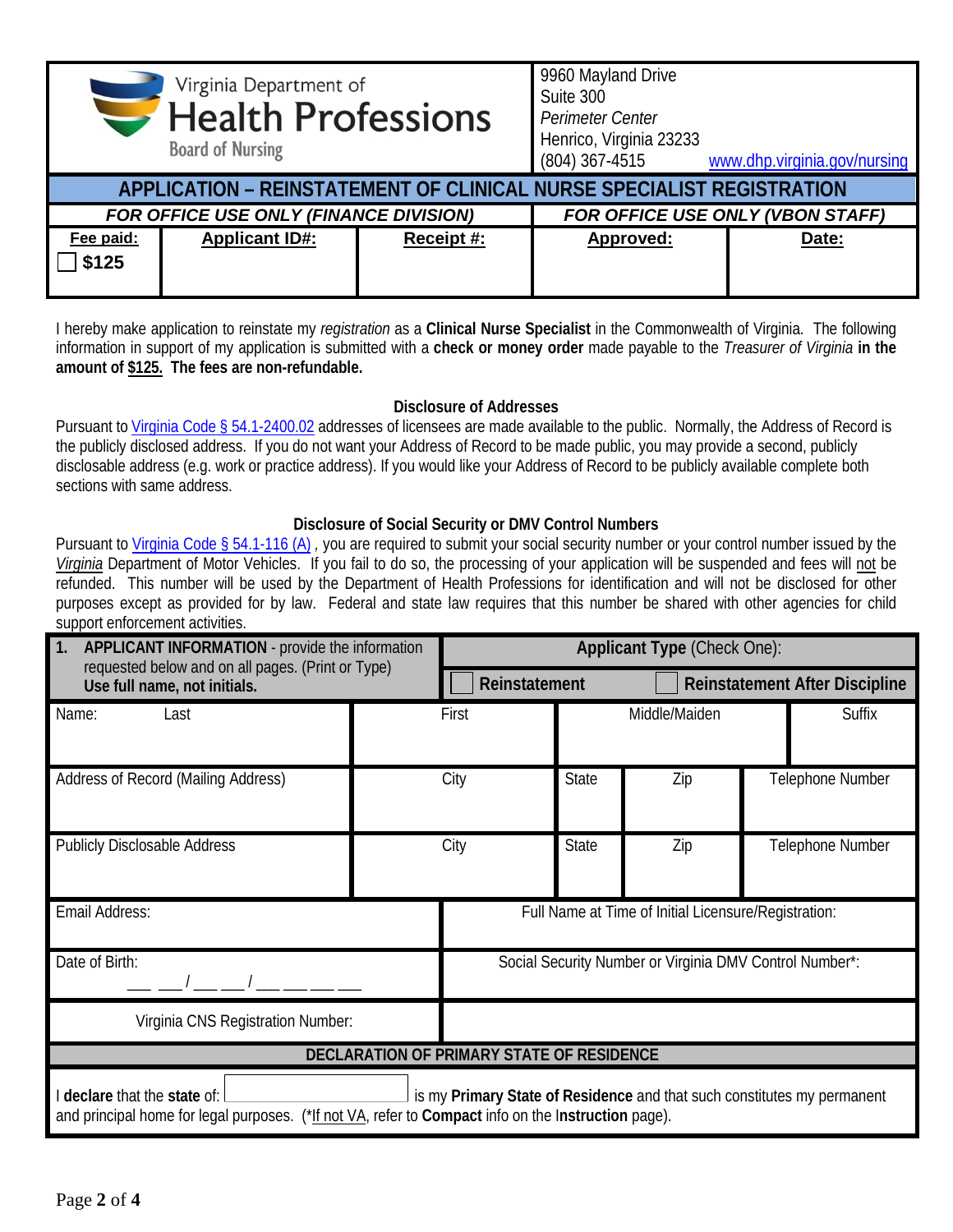| <b>CNS Reinstatement Application</b> |  |  |
|--------------------------------------|--|--|
|--------------------------------------|--|--|

|    | 2. EMPLOYMENT INFORMATION                                                                                                                                                                                                                                                                                                                                                                      |                                            |  |  |  |  |  |
|----|------------------------------------------------------------------------------------------------------------------------------------------------------------------------------------------------------------------------------------------------------------------------------------------------------------------------------------------------------------------------------------------------|--------------------------------------------|--|--|--|--|--|
|    | Job Title (position title):<br>employed, list your current<br>Employer:<br>Employer and job title:                                                                                                                                                                                                                                                                                             |                                            |  |  |  |  |  |
| 3. | LICENSURE HISTORY/QUESTIONS (pertains to any license or certificate ever issued to applicant)                                                                                                                                                                                                                                                                                                  |                                            |  |  |  |  |  |
|    |                                                                                                                                                                                                                                                                                                                                                                                                |                                            |  |  |  |  |  |
|    | <b>CURRENT LICENSE INFORMATION</b>                                                                                                                                                                                                                                                                                                                                                             |                                            |  |  |  |  |  |
|    | I hold an ACTIVE (Check Applicable Items):                                                                                                                                                                                                                                                                                                                                                     |                                            |  |  |  |  |  |
|    | Virginia RN License #:<br><b>Expiration Date:</b>                                                                                                                                                                                                                                                                                                                                              |                                            |  |  |  |  |  |
|    | Compact Multi-State RN License #:                                                                                                                                                                                                                                                                                                                                                              | State:                                     |  |  |  |  |  |
|    |                                                                                                                                                                                                                                                                                                                                                                                                |                                            |  |  |  |  |  |
|    |                                                                                                                                                                                                                                                                                                                                                                                                | Answer YES or NO to EACH of the following: |  |  |  |  |  |
| 1. | Have you ever had disciplinary action taken against any license/registration/certificate to practice in a state or against your multi-<br>state privilege to practice in a state? YES $\Box$ NO                                                                                                                                                                                                |                                            |  |  |  |  |  |
| 2. | Have you ever voluntarily surrendered any license/registration/certificate or multi-state privilege issued to you to avoid disciplinary<br>action? (Does not include allowing your license to expire or placing the license in inactive status.)<br>YES $\Box$ NO $\Box$                                                                                                                       |                                            |  |  |  |  |  |
| 3. | Have you ever had any of the following disciplinary actions taken against your license/registration/certificate or multi-state privilege by<br>any licensing authority in any jurisdiction: placed on probation, suspended, revoked or otherwise disciplined? YES<br>NO I                                                                                                                      |                                            |  |  |  |  |  |
| 4. | Have you ever applied for and been denied a license/registration/certificate or multi-state privilege in a health related field or<br>jurisdiction? $YES$ NO                                                                                                                                                                                                                                   |                                            |  |  |  |  |  |
| 5. | Have you ever been the subject of an investigation by <u>any</u> licensing authority? YES $\Box$ NO                                                                                                                                                                                                                                                                                            |                                            |  |  |  |  |  |
| 6. | Have you ever been convicted, pled guilty to or pled Nolo Contendere to the violation of any federal, state or other statute or<br>ordinance constituting a felony or misdemeanor? (Including convictions for driving under the influence and reckless driving but<br>excluding other traffic violations)? *YES $\Box$ NO $\Box$ *Information Previously provided                              |                                            |  |  |  |  |  |
| 7. | Within the past five (5) years, have you exhibited any conduct or behavior that could call into question your ability to practice in a<br>competent and professional manner? YES $\Box$ NO $\Box$<br>A. If YES, detail under Explanation section.<br>B. Within the past five (5) years, have you sought or been directed to seek treatment for your conduct or behavior?<br>$YES \Box NO \Box$ |                                            |  |  |  |  |  |
| 8. | Within the past five (5) years, have you been disciplined by any entity? YES $\Box$ NO $\Box$<br>A. If YES, detail under Explanation section and provide any associated orders or letter from entity.<br>B. Within the past five (5) years, have you sought or been directed to seek treatment for your conduct or behavior?<br>$YES$ NO                                                       |                                            |  |  |  |  |  |
| 9. | Do you currently have any physical condition or impairment that affects or limits your ability to perform any of the obligations and<br>responsibilities of professional practice in a safe and competent manner? "Currently" means recently enough so that the condition<br>could reasonably have an impact on your ability to function as a practicing nurse.<br>$YES \Box NO \Box$          |                                            |  |  |  |  |  |
|    | If YES, detail under Explanation section. (Note: The Board may request a letter from your current treatment provider addressing<br>А.<br>your current condition and ability to safely practice. You may consider providing this documentation with your application, or<br>have your provider send this documentation directly to the Board).                                                  |                                            |  |  |  |  |  |